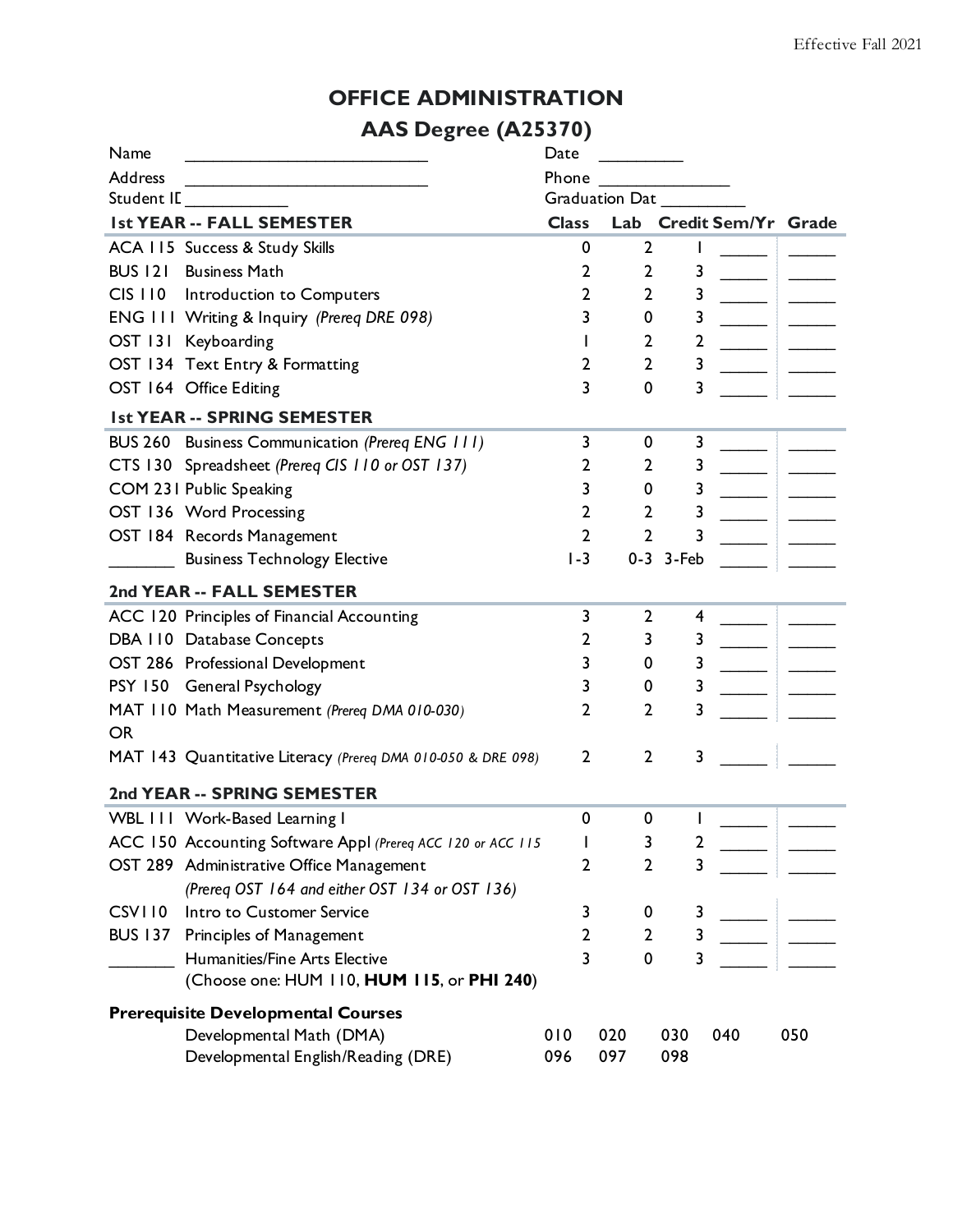## **BUSINESS TECHNOLOGY ELECTIVES (select 3 credit hours):**

|                |                                             | <b>Credit</b>           |  |
|----------------|---------------------------------------------|-------------------------|--|
| <b>Course</b>  | <b>Description</b>                          | <b>Hours</b>            |  |
| <b>ACC 131</b> | <b>Federal Income Taxes</b>                 | 3                       |  |
| <b>BAF 110</b> | Principles of Banking                       | 3                       |  |
| <b>BAF III</b> | <b>Teller Training</b>                      | 3                       |  |
| <b>BAF 131</b> | <b>Fund of Bank Lending</b>                 | 3                       |  |
| <b>BUS 110</b> | Introduction to Business                    | 3                       |  |
| <b>BUS 115</b> | <b>Business Law I</b>                       | $\overline{\mathbf{3}}$ |  |
| <b>BUS 135</b> | Principles of Supervision                   | 3                       |  |
| <b>DBA 112</b> | Database Utilization                        | $\overline{\mathbf{3}}$ |  |
| <b>MED 121</b> | <b>Medical Terminology I</b>                | 3                       |  |
| <b>MED 122</b> | <b>Medical Terminology II</b>               | $\overline{\mathbf{3}}$ |  |
| <b>MKT 120</b> | Principles of Marketing                     | 3                       |  |
| <b>OST 122</b> | <b>Office Computations</b>                  | $\overline{\mathbf{3}}$ |  |
| <b>OST 132</b> | Keyboard Skillbuilding                      | 3                       |  |
| <b>OST 135</b> | <b>Advanced Text Entry &amp; Formatting</b> | 3                       |  |
| <b>OST 137</b> | <b>Office Software Applications</b>         | 3                       |  |
| <b>OST 140</b> | Internet Comm/Research                      | $\overline{2}$          |  |
| <b>OST 141</b> | Med Office Terms I                          | 3                       |  |
| <b>OST 142</b> | <b>Med Office Terms II</b>                  | $\overline{\mathbf{3}}$ |  |
| <b>OST 148</b> | Med Insurance & Billing                     | 3                       |  |
| <b>OST 149</b> | Medical Legal Issues                        | $\overline{\mathbf{3}}$ |  |
| <b>OST 153</b> | <b>Office Finance Solutions</b>             | 3                       |  |
| <b>OST 165</b> | <b>Advanced Text Editing Applications</b>   | 3                       |  |
| <b>OST 223</b> | <b>Admin Office Transcript I</b>            | 3                       |  |
| <b>OST 233</b> | <b>Office Publications</b>                  | $\overline{\mathbf{3}}$ |  |
| <b>OST 236</b> | Adv Word/Info Processing                    | 3                       |  |
| <b>OST 241</b> | Med Ofc Transcription I                     | $\overline{\mathbf{3}}$ |  |
| <b>OST 242</b> | Med Ofc Transcription II                    | $\overline{2}$          |  |
| <b>OST 243</b> | Med Office Simulation                       | 3                       |  |
| <b>OST 244</b> | <b>Med Document Production</b>              | 3                       |  |
| <b>OST 247</b> | <b>Procedure Coding</b>                     | 3                       |  |
| <b>OST 248</b> | Diagnostic Coding                           | 3                       |  |
| <b>OST 249</b> | Med Coding Certification Prep               | 3                       |  |
| <b>OST 281</b> | <b>Emerg Issues in Med Office</b>           | 3                       |  |
| <b>OST 285</b> | Advanced Emerg Issues in Med Office         | 3                       |  |
| <b>OST 288</b> | Medical Office Admin Capstone               | 3                       |  |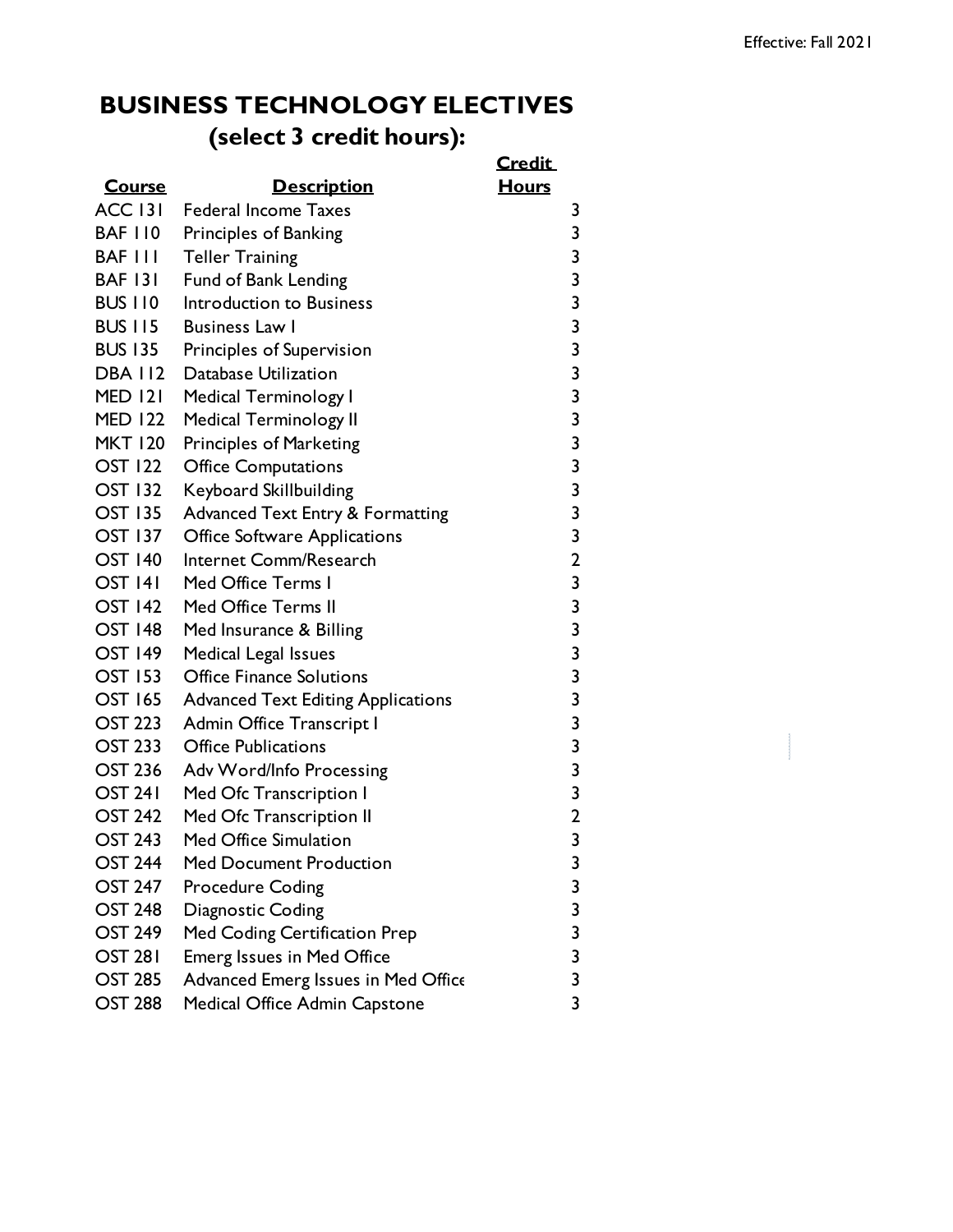# **OFFICE ADMINISTRATION Diploma (D25370)**

| Name           |                                                 | Date         |                |   |                         |  |  |  |
|----------------|-------------------------------------------------|--------------|----------------|---|-------------------------|--|--|--|
| <b>Address</b> |                                                 | Phone        |                |   |                         |  |  |  |
| Student IL     |                                                 |              | Graduation Dat |   |                         |  |  |  |
|                | <b>FALL SEMESTER</b>                            | <b>Class</b> |                |   | Lab Credit Sem/Yr Grade |  |  |  |
|                | ACA 115 Success & Study Skills                  | 0            | 2              |   |                         |  |  |  |
|                | ACC 120 Principles of Financial Accounting      |              | 2              | 4 |                         |  |  |  |
|                | OST 134 Text Entry & Formatting                 |              | 2              | 3 |                         |  |  |  |
|                | CIS 110 Introduction to Computers               |              | 2              |   |                         |  |  |  |
|                | ENG III Writing & Inquiry (Prereq DRE 098)      |              | 0              | 3 |                         |  |  |  |
|                | OST 164 Office Editing                          | 3            | 0              | 3 |                         |  |  |  |
|                | OST 286 Professional Development                | 3            | 0              |   |                         |  |  |  |
|                | <b>SPRING SEMESTER</b>                          |              |                |   |                         |  |  |  |
|                | BUS 260 Business Communication (Prereq ENG 111) | 3            | 0              | 3 |                         |  |  |  |
|                | CTS 130 Spreadsheet (Prereq CIS 110 or OST 137) |              | 2              | 3 |                         |  |  |  |
|                | ACC 150 Accounting Software Appl                |              | 3              |   |                         |  |  |  |
|                | OST 136 Word Processing                         |              | 2              | 3 |                         |  |  |  |
|                | CSV 110 Intro to Customer Service               |              | 0              | 3 |                         |  |  |  |
|                | OST 184 Records Management                      |              | 2              | 3 |                         |  |  |  |
|                | Humanities/Fine Arts Elect                      | 3            | 0              | 3 |                         |  |  |  |
|                | HUM 110, HUM 115, or PHI 240                    |              |                |   |                         |  |  |  |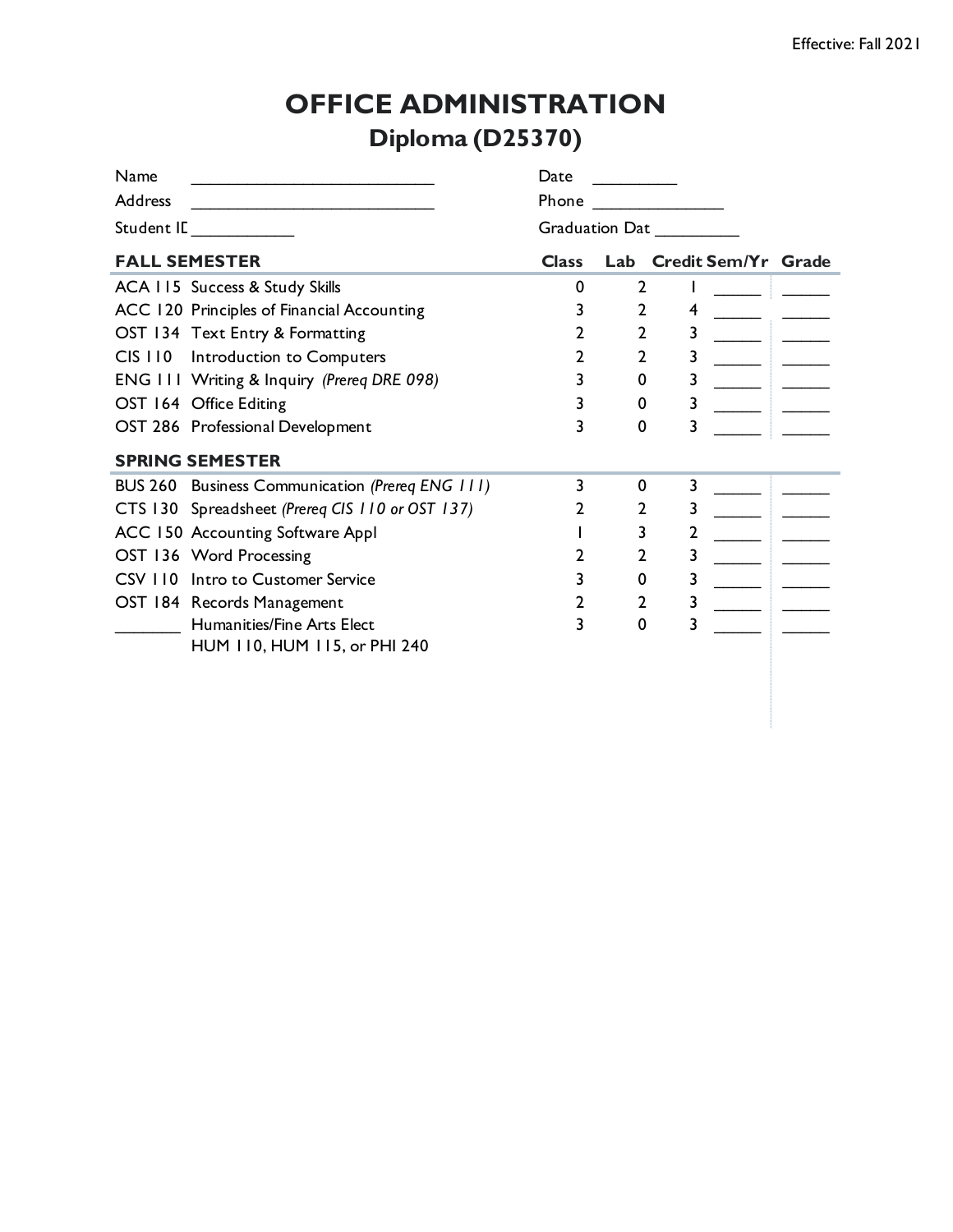# **OFFICE ADMINISTRATION Certificate (C25370)**

| Name                             | Date                  |   |  |                         |  |  |
|----------------------------------|-----------------------|---|--|-------------------------|--|--|
| <b>Address</b>                   | Phone                 |   |  |                         |  |  |
| Student IL                       | <b>Graduation Dat</b> |   |  |                         |  |  |
| <b>REQUIRED COURSES</b>          | <b>Class</b>          |   |  | Lab Credit Sem/Yr Grade |  |  |
| OST 131 Keyboarding              |                       |   |  |                         |  |  |
| OST 134 Text Entry & Formatting  |                       |   |  |                         |  |  |
| OST 136 Word Processing          |                       |   |  |                         |  |  |
| OST 164 Office Editing           |                       | 0 |  |                         |  |  |
| OST 286 Professional Development |                       | 0 |  |                         |  |  |